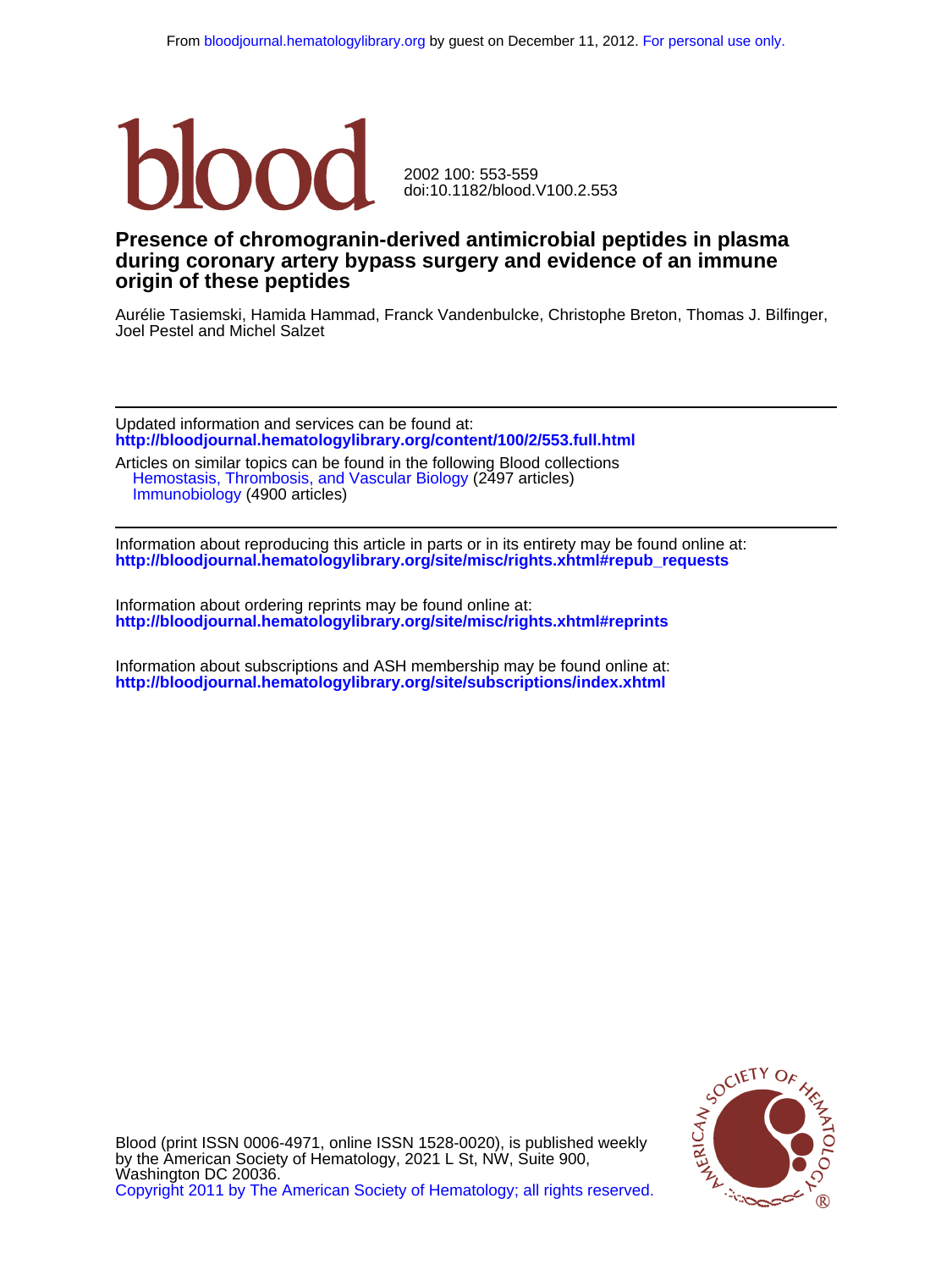IMMUNOBIOLOGY

# Presence of chromogranin-derived antimicrobial peptides in plasma during coronary artery bypass surgery and evidence of an immune origin of these peptides

Aurélie Tasiemski, Hamida Hammad, Franck Vandenbulcke, Christophe Breton, Thomas J. Bilfinger, Joel Pestel, and Michel Salzet

**Chromogranin A (CGA) and chromogranin B (CGB) are acidic proteins stored in secretory organelles of endocrine cells and neurons. In addition to their roles as helper proteins in the packaging of peptides, they may serve as prohormones to generate biologically active peptides such as vasostatin-1 and secretolytin. These molecules derived from CGA and CGB, respectively, possess antimicrobial properties. The present study demonstrates that plasmatic levels of both vasostatin-1 and secretolytin increase during surgery in patients undergoing cardiopulmonary bypass (CPB). Vasostatin-1 and secretolytin, initially present in plasma at low lev-** **els, are released just after skin incision. Consequently, they can be added to enkelytin, an antibacterial peptide derived from proenkephalin A, for the panoply of components acting as a first protective barrier against hypothetical invasion of pathogens, which may occur during surgery. CGA and CGB, more commonly viewed as markers for endocrine and neuronal cells, were also found to have an immune origin. RNA messengers coding for CGB were amplified by reverse transcription–polymerase chain reaction in human monocytes, and immunocytochemical analysis by confocal microscopy revealed the presence of CGA or**

**CGB or both in monocytes and neutrophils. A combination of techniques including confocal microscopic analysis, mass spectrometry measurement, and antibacterial tests allowed for the identification of the positive role of interleukin 6 (IL-6) in the secretolytin release from monocytes in vitro. Because IL-6 release is known to be strongly enhanced during CPB, we suggest a possible relationship between IL-6 and the increased level of secretolytin in patients undergoing CPB. (Blood. 2002;100:553-559)**

© **2002 by The American Society of Hematology**

# **Introduction**

Chromogranin B (CGB) and chromogranin A (CGA) are members of a family of acidic secretory proteins called granins. This family also includes secretogranin II/chromogranin C (CGC). Granins are characterized by their high content of acidic amino acids, their localization in secretory organelles of endocrine cells and neurons, and the presence in their sequences of multiple pairs of basic residues, which represent potential cleavage sites for processing enzymes.<sup>1</sup> Intracellularly, granins might play multiple roles in the secretory process.<sup>2</sup> They act as helper proteins in the packaging of peptides, hormones, or neuropeptides,<sup>3,4</sup> and they also modulate the processing of the secretory granule components.1

Extracellularly, they are postulated to serve as prohormones to generate biologically active peptides, which may influence hormonal release<sup>5</sup> and have vascular<sup>6</sup> and chemoattractant functions.<sup>7</sup> Recently, Strub and colleagues<sup>8</sup> demonstrated that several peptides displaying antimicrobial properties (at micromolar range) were naturally generated from CGB and CGA in bovine chromaffin granules. Among these active peptides, secretolytin and vasostatin-1 corresponding to CGB 614-626 and CGA 1-76, respectively, were identified. Secretolytin presents an activity specially directed against gram-positive bacteria. Its  $\alpha$ -helical amphipathic structure,

From the Laboratoire de Neuroimmunologie des Annélides, Université des Sciences et Technologies de Lille, Villeneuve d'ascq, France; Unite INSERM U-416, Institut Pasteur de Lille, France; and the Cardiac Research Program, Department of Surgery, Health Sciences Center, State University of New York, Stony Brook.

Submitted August 9, 2001; accepted March 5, 2002.

Supported by the genopole Lille, Ministere Enseigenement Recherche Technologique (MNERT), the Centre National de La recherche Scientifique (CNRS), the Fond Européen Développement Etat Région (FEDER), the which is similar to the structure of the antimicrobial peptide cecropin, may account for its biologic activity.8 Vasostatin-1 displays also antibacterial activities against gram-positive bacteria and is able to kill a large variety of filamentous fungi and yeast cells.9

Biologic assays on soluble chromaffin granule material have indicated the presence of other endogenous peptides with potent antibacterial activity. Among the complex mixture of intragranular matrix components, a peptide corresponding to the bovine biphosphorylated proenkephalin A (PEA) 209-237 was identified and named enkelytin.10 Enkelytin inhibits the growth of gram-positive bacteria including *Staphylococcus aureus* but has no effect on gram-negative bacteria. PEA, the major precursor of enkephalins, was first described in various brain regions as well as in neuroendocrine cells.11 In addition to their expression in neural tissues, PEA and its derived peptides are also expressed in a variety of immune cells as monocytes/macrophages, T lymphocytes, and mast cells.12 It appears that enkephalins and more particularly, methioninenkephalin (ME) modulates immunocyte chemotaxis<sup>13</sup> and cytokine secretion.<sup>14,15</sup> For example, ME stimulates interleukin 6 (IL-6) liberation by human monocytes.16 Recent studies demonstrate that

regional Nord-Pas de Calais council, and the NIH-Fogarty grant.

**Reprints**: Michel Salzet, Membre de l'Institut Universitaire de France, Laboratoire de Neuroimmunologie des Annélides, UMR CNRS 8017, SN3, Université des Sciences et Technologies de Lille 59655 Villeneuve d'ascq, France; e-mail: michel.salzet@univ-lille1.fr.

The publication costs of this article were defrayed in part by page charge payment. Therefore, and solely to indicate this fact, this article is hereby marked "advertisement" in accordance with 18 U.S.C. section 1734.

© 2002 by The American Society of Hematology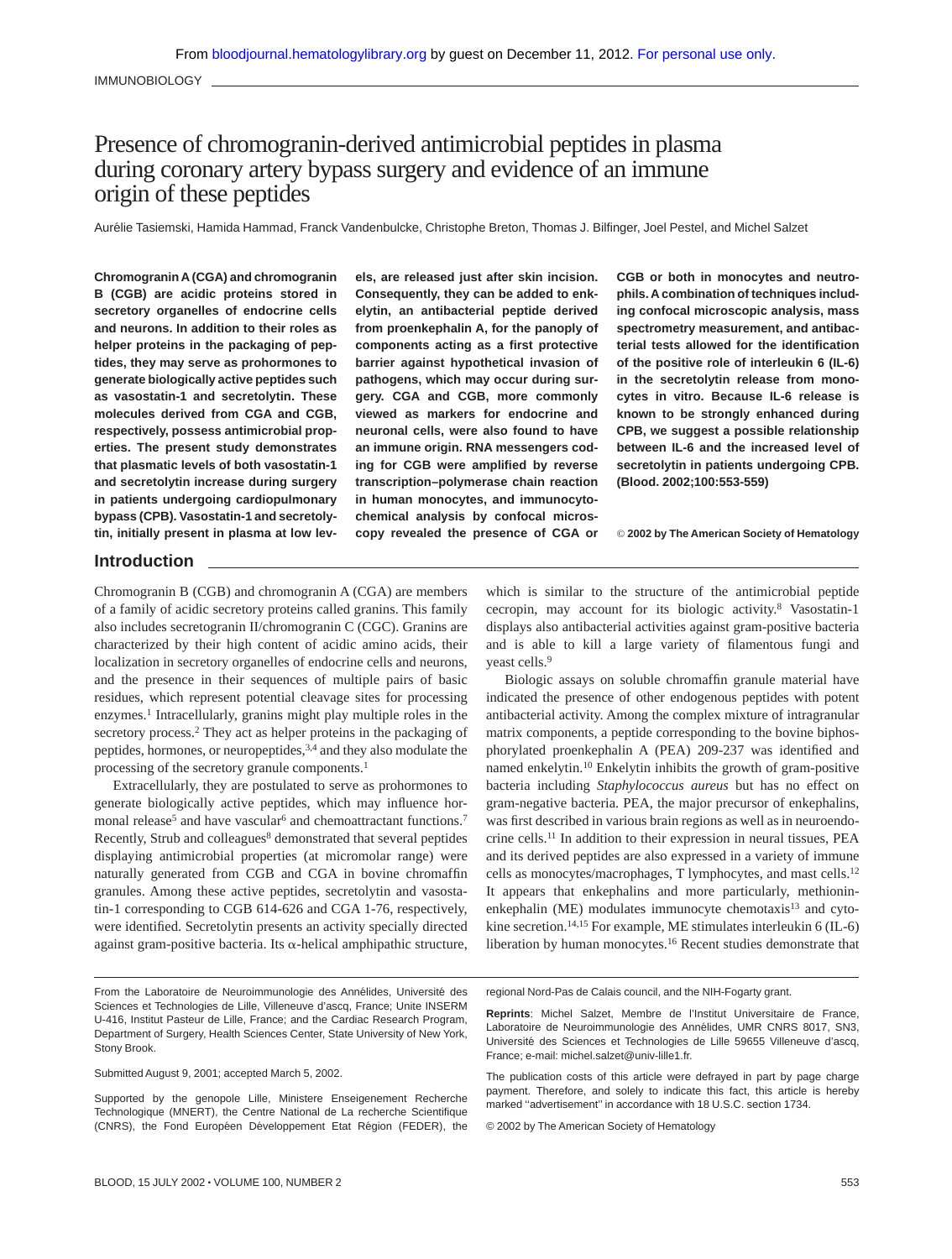the increase in IL-6 level in human plasma during surgery using cardiopulmonary bypass (CPB) was correlated with an increase in ME plasmatic levels.17 In parallel, we showed the existence and the release of the antibacterial enkelytin (PEA) into human plasma at the same time as ME, that is, immediately after the start of the CPB. Interestingly, enkelytin was secondarily metabolized to free ME.18 Consequently, a peptide with both antibacterial activity and immunocyte-activating properties (via its metabolic product) was demonstrated to be released into the bloodstream during CBP. We suggest that this innate response may be an initial event to limit the spread of pathogens following trauma.

The purpose of this present study was to determine whether the antibacterial chromogranin-derived peptides (secretolytin and vasostatin-1) were released in the plasma during CPB and whether this release was provoked by IL-6. Finally, we tried to demonstrate the immune origin of these peptides by examining CGA and CGB gene products in immune cells.

# **Patients, materials, and methods**

#### **Patients**

After approval by the institutional review board for human experimentation, informed consent was obtained from 3 men and 3 women (mean age, 61 years) undergoing elective coronary artery bypass grafting (CABG) surgery. Their only known disease process was coronary arteriosclerosis. Patients were excluded if they had chronic afflictions such as diabetes, cancer, or acquired immunodeficiency syndrome, as well as acute illnesses such as pneumonia or a recent myocardial infarction. All patients were premedicated with scopolamine intramuscularly and diazepam orally, 60 to 90 minutes before the scheduled time of operation. Radial and pulmonary artery catheters were introduced under local anesthesia. General anesthesia was induced and maintained with fentanyl. For muscle relaxants, either pancuronium or vecuronium bromide was used. CPB was initiated with an ascending aortic canula and a 2-staged right atrial canula. Blood (5 mL) was removed from an arterial catheter placed in a radial artery at the time points indicated in Table 1. Immunocytes were separated from the plasma by centrifugation at 400*g* for 10 minutes, and the cell-free plasma was immediately stored at  $-80^{\circ}$ C until the assay.

#### **Cell biology**

For reverse transcriptase-polymerase chain reaction (RT-PCR) and confocal microscopic analysis, we used human peripheral blood cells (Institut Pasteur, Lille, France).

Total blood was centrifuged (1000 rpm, 10 minutes). The platelet-rich plasma was discarded and the cells were diluted in 35 mL RPMI 1640. Peripheral blood mononuclear cells were separated over a Ficoll gradient following centrifugation for 30 minutes at 1600 rpm. Two fractions were obtained: a top leukocyte band containing mononuclear cells (mainly monocytes and lymphocytes) and a lower band containing polymorphonuclear leukocytes (granulocytes) and red cells.

Briefly, following centrifugation, cells pellets were dissolved in phosphate-buffered saline (PBS) containing bovine serum albumin (BSA) and EDTA. Monocytes and neutrophils were purified using magnetic mi-

#### **Table 1. Plasma sampling periods**

| Activity                                             |
|------------------------------------------------------|
| Prior to operation                                   |
| 15 min after induction of anesthesia (skin incision) |
| 15 min after start of CPB                            |
| 15 min after end of CPB (6 h later)                  |
| 24 h after surgery                                   |
|                                                      |

CPB indicates cardiopulmonary bypass.

crobeads coated with anti-CD14 or anti-CD16 antibodies, respectively (Miltenyi Biotech, Paris, France). CD14 antigen is expressed in large quantities on monocytes and macrophages and in low amounts on granulocytes. CD16 is expressed on virtually all natural killer cells and eosinophils. For MACS separation, cells were magnetically labeled with either CD14 or CD16 microbeads and separated on a column that was placed on the magnetic field of a MACS separator.

#### **Monocyte purification**

Peripheral blood mononuclear cells were harvested, washed with RPMI and enumerated. Then,  $10 \times 10^6$  mononuclear cells were incubated for 30 minutes on ice with 20  $\mu$ L CD14 microbeads. Cells were then applied onto the column that was rinsed with 10 to 15 mL PBS-BSA-EDTA to allow the CD14- cells to pass through. The column was removed from the separator and placed on a collection tube. CD14<sup>+</sup> cells (monocytes) were flushed out with 10 mL PBS-BSA-EDTA.

#### **Neutrophil purification**

Dextran sedimentation was used to isolate the granulocytes from the red cells. Granulocytes were washed in RPMI, counted, and centrifuged. Then 50 µL CD16 microbeads was added to  $50 \times 10^6$  granulocytes and incubated for 30 minutes on ice. Cells were applied onto the column of a MACS separator that was rinsed with 10 to 15 mL PBS-BSA-EDTA to allow the CD16 (neutrophils) to pass through.

#### **RT-PCR analysis**

Total RNA was extracted from monocytes or neutrophils using Trizol (Gibco BRL, Strasbourg, France). RNA  $(3 \mu g)$  was reverse transcribed into complementary DNA (cDNA) using random hexamers and Moloney murine leukemia virus RT (Gibco BRL) as previously described.19 One sixth of the first-strand synthesis reaction was amplified for 40 cycles using 1 U Taq polymerase (Eurogentec, Liege, Belgium) and 100 pmol of each forward and reverse primer. The cycling parameters were 94°C for 90 seconds, 65°C for 90 seconds, and 72°C for 120 seconds. Omitting RT or RNA from the reaction mixture resulted in negative control RT-PCR reactions. In all primer pairs except for CGA, the priming sites were separated by an intron, thus preventing amplification of any contaminating genomic DNA. For CGA amplification, a sense oligonucleotide 5- CTCCCTGTGAACAGCCCTATGAAT-3' and an antisense oligonucleotide 5'-ACATCCTTGGATGATGGCTCTTCC-3' were designed to amplify a 331–base pair (331-bp) cDNA fragment (residues 97-428). For CGB amplification, a sense oligonucleotide 5'-CTCTTCTCAGAATGGCGT-GTCTTCA-3' and an antisense oligonucleotide 5'-CGCTGCATCATTGAG-GTCCTCTCAA-3' were designed to amplify a 375-bp cDNA fragment (residues 216-341). Adrenal RNA was used as positive control because it has been shown to express CGA and CGB. As a positive control for monocytes, PEA messenger RNA (mRNA) was also amplified using a sense oligonucleotide 5'-GCCAGGATTGCGCGACGTGCAGCTA-3' and an antisense oligonucleotide 5'-CCGCTTGGCGAGGATCTCACTTCCA-3' designed to amplify a 326-bp (residues 277-929). As positive control for neutrophils, GAPDH mRNA was also amplified using a sense oligonucleotide 5'-CCCTTCATTGACCTCAACTACATGGT-3' and an antisense oligonucleotide 5'-GAGGGGCCATCCACAGTCTTCTG-3' designed to amplify a 470-bp PCR product (residues 36-192).20

The PCR products were subcloned using the P-GEM T Easy vector (Promega, Charbonnieres, France) and sequenced to verify the specificity of the amplification. Briefly, the PCR products were ligated into the PGEM T easy vector (according to the protocol provided by the manufacturer) and transformed into competent *Escherichia coli* JM 109 cells (Promega). Plasmid DNA was sequenced with a T7 sequencing kit (Pharmacia Biotech) according to the manufacturer's instructions.

#### **Polyclonal antisera**

Polyclonal antisera used in competitive enzyme-linked immunosorbent assay (ELISA) and confocal microscopic analysis was kindly provided by Dr M. H. Metz-Boutigue (INSERM U 338, Strasbourg, France). These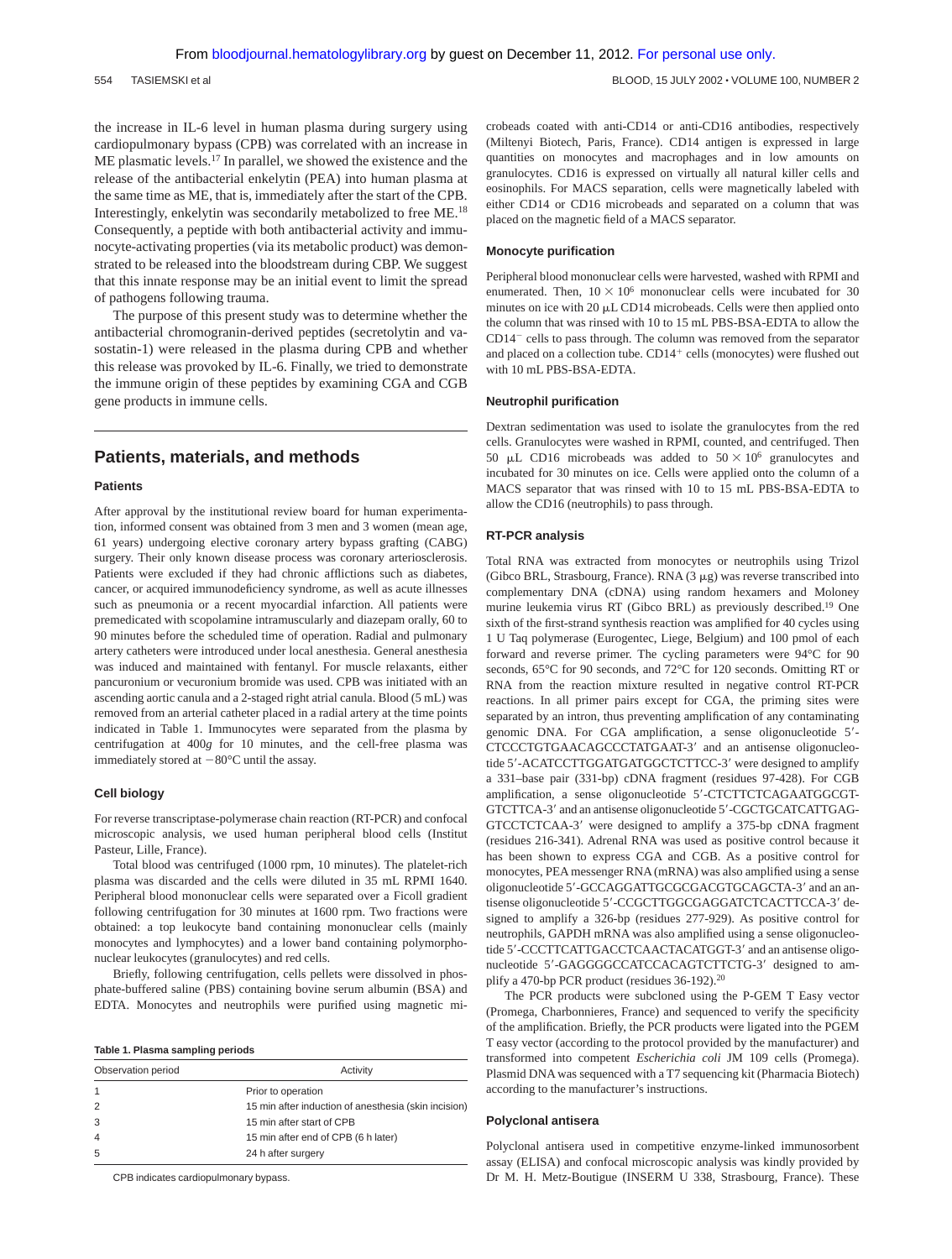rabbit antibodies recognize synthetic peptides corresponding to bovine enkelytin (PEA 220-237), bovine secretolytin (CGB 614-626), and the C-terminal part of bovine vasostatin (CGA 65-76). Because of the high conservation between bovine and human epitopes, these antisera were used for our analysis.

### **ELISA quantification of plasma secretolytin and vasostatin-1 levels**

Acetic acid 1 N was added to the plasma (vol/vol) to precipitate proteins. Following centrifugation (15 000 rpm, 4°C, 15 minutes), the supernatant was removed and loaded onto a Sep-Pak cartridge C18 (Waters Saintquentin en Yvelines, France) equilibrated with methanol and acetic acid, as previously described.18,21 The elution was performed with 60% of acetonitril (ACN; Beckman, Paris, France) acidified with 0.1% of trifluoroacetic acid (Beckman). The eluted product was lyophilized and dissolved in 300 L water. Competitive ELISA was performed in triplicate, as previously described.18

#### **Confocal microscopic analysis**

Purified monocytes or neutrophils  $(10 \times 10^6)$  were centrifuged and the pellet was dissolved in 2 mL phosphate buffer 0.1 mol/L pH 7.4 or less. Cells were then fixed for 30 minutes at 4°C by addition of 8 mL ice-cold 4% paraformaldehyde solution. Cells were then centrifuged on slides (100 000 cells/slide) and immersed for 10 minutes in Tris-buffered saline (TBS; 0.1 mol/L Tris, pH 7.5 or less, 0.9% NaCl). After 1 hour of incubation in TBS containing 3% normal goat serum (NGS), cells were incubated overnight at 20°C with rabbit antisecretolytin antibodies (1/200), antienkelytin antibodies (1/200), or antivasostatin-1 antibodies (1/200) in TBS containing 2% NSG and 0.01% Triton X-100. Next, cells were rinsed 3 times with TBS and incubated for 2 hours at room temperature with Texas red–conjugated goat antirabbit IgG diluted 1/100 (Jackson Immunoresearch, Marseille, France). As a control, the immunolabeling procedure was carried out either in the absence of the primary antibody or in the presence of primary antibodies that had been adsorbed overnight at  $4^{\circ}$ C with 1  $\mu$ g corresponding antigen for  $1 \mu L$  antibody. The slides were then mounted with glycerol containing 25% TBS and 0.1% p-phenylenediamine.

Cells were examined under a Leica laser scanning microscope (TCS NT) equipped with a Leica (DMIRBE) inverted microscope and an argon-trypton laser. Tagged molecules were excited at a wavelength of 568 nm. Images were acquired as single transcellular optical sections and averaged over 16 scans per frame.

#### **Cell stimulation**

Purified monocytes or neutrophils were diluted to approximately 300 000 cells/chamber slide (Nunc, Naperville, IL) and incubated for 30 minutes at 37°C in 5% carbon dioxide until the beginning of the experiment. Monocytes or neutrophils were then incubated for 15 minutes at 37°C with IL-6 (200 pg/mL; Promocell, Heidelberg, Germany). After centrifugation at 800*g*, cell pellets were dissolved in 2 mL phosphate buffer 0.1 M, pH 7.4 or less. Cells were fixed and processed for confocal microscopic analysis.

#### **Incubation medium of stimulated cell analysis**

*Antibacterial assays.* The antibacterial activity was tested by liquid growth inhibition assay as described by Bulet et al.<sup>22</sup> Briefly, 10  $\mu$ L of the interest product was incubated in microtiter plates with  $100 \mu L$  of a mid-logarithmic phase culture of *Micrococcus luteus* (strain A270) or *E coli* (strain D31) with a starting absorbance of 0.001 (1.2  $\times$  10<sup>6</sup> cells/mL) at 620 nm in poor broth medium. Microbial growth was assessed by the increase in A620 nm after a 16-hour incubation at 30°C for *M luteus* and 37°C for *E coli*.

*Dot immunobinding assay.* Supernatants of both unstimulated and IL-6–stimulated cells were purified, as described above for ELISA quantification. The 60% ACN-eluted product of the Sep-Pak cartridge was lyophilized and dissolved in  $100 \mu L$  water. The procedure was conducted according to Salzet et al.<sup>23</sup> One microliter of the 100  $\mu$ L was spotted onto a nitrocellulose membrane and was incubated with the secretolytin antiserum (1/1000). Synthetic secretolytin was spotted in parallel as a positive control (1.0, 0.1, 0.01 mg/mL). Bound antibodies were detected by a goat antirabbit IgG conjugated to horseradish peroxidase by using a chemoluminescence kit (ECL; Amersham, Saclay, France).

#### **Mass spectrometry**

Supernatants of immune cells were desalted using ZipTip pipette tips containing C18 reversed-phase (Millipore, Saint-quentin en Yvelines, France) and analyzed by mass spectrometry measurement on a MALDI TOF voyager (Perkin Elmer, Paris, France).

#### **Results**

#### **Release of vasostatin-1 and secretolytin during CPB**

The secretion of secretolytin and vasostatin-1 before and during the surgical procedure was quantified by competitive ELISA (Figure 1). Before induction of anesthesia, the amounts of vasostatin-1 and secretolytin were on average 1.83 nmol/mL and 0.75 nmol/mL plasma, respectively. The vasostatin-1 human plasma level increased 2-fold immediately after the induction of anesthesia (11.16 nmol/mL), that is, 15 minutes following introduction of the pulmonary and radial catheters (which corresponds to the skin incision). The level remained elevated until the end of the surgery. Examination of human plasma for the presence of secretolytin showed an increase 15 minutes after the start of CPB (8 nmol/mL versus 0.75 nmol/mL). No peptides were detected 24 hours after surgery.9

## **CGB and CGA gene expression in human monocytes and neutrophils**

The CGA- and CGB-derived antibacterial peptides are known to be stored with catecholamines and glucocorticoids in the chromaffin cells of adrenal glands. Glucocorticoids and catecholamines play key roles in stress situations and secretolytin and vasostatin-1 may thus be released in major part by the adrenal medulla during bypass surgery. To determine if immune cells could be another source of these peptides as well, RT-PCR was then performed to study the gene expression of CGA and CGB in purified monocytes and neutrophils (Figure 2).

As positive control, PEA and GAPDH primer pairs were used for monocytes and neutrophils respectively.24 In neutrophils, no amplification was detected with either PEA primer pair (N1), CGA primer pair (N2), or CGB primer pair (N3), whereas an amplification signal was detected with GAPDH primer pair (C). In contrast, in monocytes, amplification signals for PEA (M1) and for CGB



**Figure 1. Plasma levels of secretolytin and vasostatin-1 in patients undergoing CABG.** The observation periods are as described in Table 1.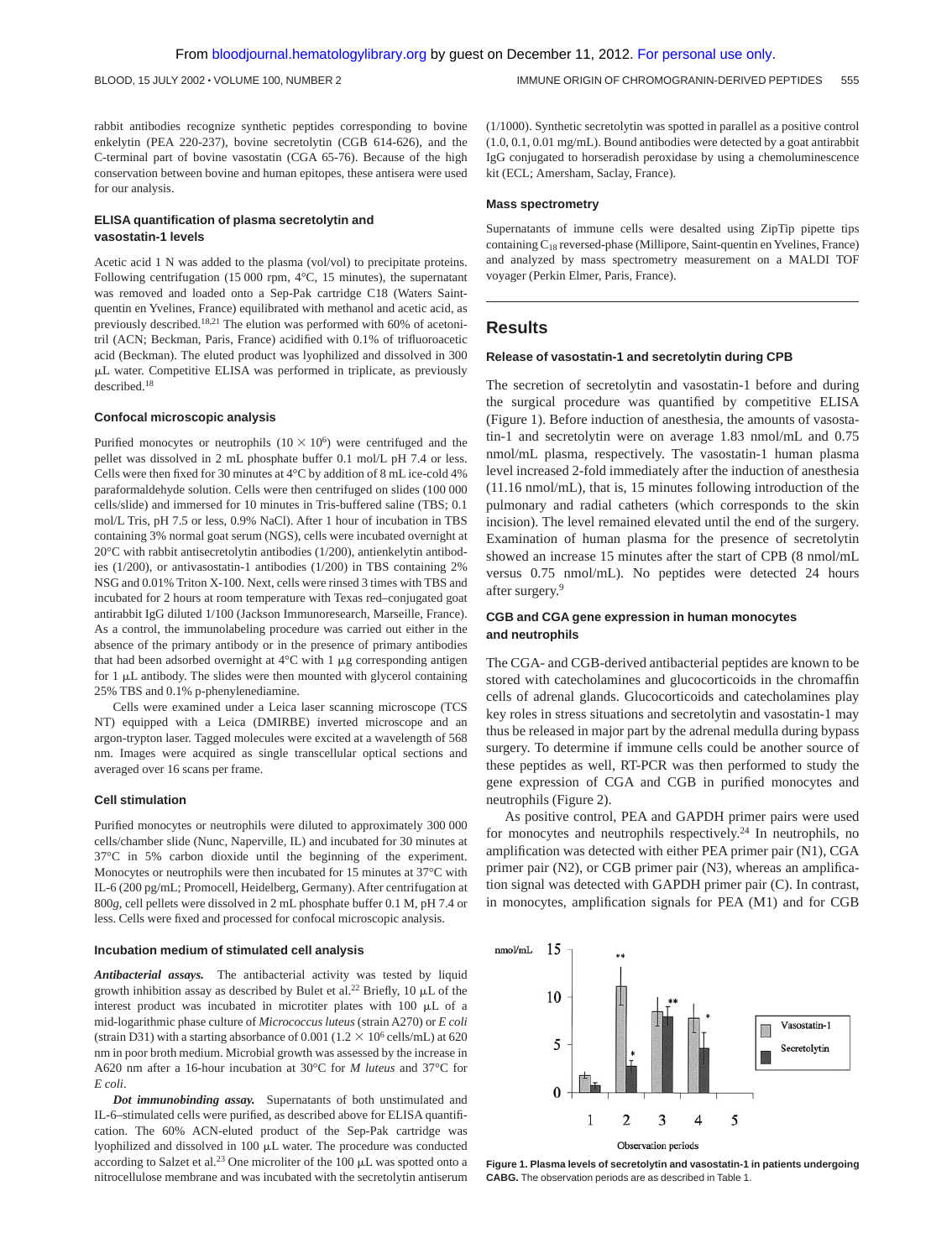556 TASIEMSKI et al BLOOD, 15 JULY 2002 VOLUME 100, NUMBER 2



**Figure 2. CGA, CGB, and PEA gene expression in human monocytes and neutrophils.** RT-PCR was performed by using RNA from human neutrophils (N), monocytes (M), or adrenals (A) and PEA primer pair (N1, M1, A1), CGA primer pair (N2, M2, A2), or CGB primer pair (N3, M3, A3). As a positive control for neutrophils, GAPDH was amplified (C). Negative controls were also performed by omitting RT (neutrophils  $C^{RT-}$ ) (monocytes $^{RT-}$ ) from the reaction mixture. The PCR products were separated by electrophoresis on a 2% agarose gel. DNA markers were run in parallel.

(M2) but not for CGA (M3) were observed. In addition to the comparison with CGB and PEA cDNA sequences obtained from PCR products of RNA from human adrenal medulla (lanes A1, A2, A3), subcloning and sequencing of the specific bands confirmed the identity of the PCR products.

#### **Microscopic analysis**

Immunocytochemical procedures with secretolytin (CGB 614-626) antiserum were carried out on monocytes and neutrophils to detect the presence of CGB in these cells. Confocal microscopic examination revealed that the label formed small "hot spots" distributed throughout the cytoplasm of the cells, but sparing the nucleus. Most "hot spots," probably corresponding to granules or vesicles, were detected at the periphery of the cells, next to the plasma membrane (Figure 3A). This labeling was specific in that it was not observed after preadsorption of the antiserum by its homologous antigen (Figure 3B). In comparing the sequence of events during CPB, we found that a release of IL-6 precedes that of secretolytin.17 Given that IL-6 receptors are present on the surface of monocytes, we attempted to determine if these events were linked. Preincubation of monocytes with IL-6 at a physiologic concentration for 15 minutes completely abolished the immunocytochemical detection of secretolytin. Note that the signal was not altered when monocytes were preincubated with lipopolysaccharide (LPS) evidencing a specific action of IL-6 (Figure 3D). These results are in the favor of a release of the immunoreactive material in the extracellular medium, probably by exocytosis (Figure 3C). Because the presence of the PEA protein has been previously demonstrated in monocytes,25 enkelytin (PEA 220-237) antiserum was also used. An intense signal having the same features as CGB labeling was detected (Figure 3E). In contrast, the pattern of the immunoreactivity was unchanged following stimulation of monocytes by IL-6 under the same conditions (Figure 3F).

In parallel, neutrophils were processed for the immunocytochemical detection of secretolytin, vasostatin, and enkelytin. The results showed an immunoreactivity in human neutrophils with the 3 antisera (Figure 4A,C,E). Preadsorption of each antibody by its respective homologous antigen completely abolished the labeling (data not shown). Besides, preincubation of neutrophils with IL-6 did not affect the patterns of immunoreactivity for secretolytin, vasostatin, and enkelytin (Figure 4B,D,F).

In conclusion, these results show that immune cells such as monocytes and neutrophils may contain chromogranin-derived antimicrobial peptides. Moreover, we observed that exposure to IL-6 incubation abolished the secretolytin immunoreactivity only in monocytes, suggesting that IL-6 induced the release of CGBderived peptide from these cells.

#### **Analysis of the supernatants of IL-6–stimulated monocytes**

To further test the above hypothesis, the culture medium of IL-6–stimulated monocytes was stored and tested for its antimicrobial activity by liquid growth inhibition assay. The results showed an antibacterial activity against *M luteus* but not against *E coli.* Supernatants of unstimulated cells were tested as a control and no antibacterial activity was detected (data not shown). Although this finding is consistent with the activity spectrum of secretolytin, nothing allows us to conclude that the activity is due to secretolytin. In fact, the results of the antibacterial assays only indicate the presence of antimicrobial substances in the supernatant.

To verify that the peptide released in the medium is secretolytin, a dot immunobinding assay (DIA) test (Figure 5) using the secretolytin antibody and an analysis by mass spectrometry were performed. Supernatants of both IL-6–stimulated and unstimulated monocytes were subjected to the prepurification step described in "Patients, materials, and methods" (ELISA quantification). The DIA test revealed an immunoreactivity to secretolytin antiserum, in



**Figure 3. Secretolytin immunoreactivity.** Distribution of secretolytin immunoreactivity (A-D) and enkelytin immunoreactivity (E,F) in monocytes is shown. Cytocentrifuged monocytes were immunodetected for secretolytin or enkelytin content using Texas red–labeled secondary antibody. Confocal images were acquired as single midcellular optical sections at 32 scans/frame. (A) An intense secretolytin immunoreactivity is observed in monocytes. The labeling is preferentially located at the periphery of the cells. (B) Preabsorption of the antiserum with secretolytin totally abolishes the signal. (C) When cells are preincubated with IL-6 for 15 minutes, the labeling is no longer apparent. (D) After a 15-minute incubation in the presence of LPS, the distribution of secretolytin immunoreactivity is similar to that seen in panel A. (E) A strong enkelytin immunostaining is also detected in monocytes. The signal forms "hot spots" distributed throughout the cytoplasm. (F) Enkelytin immunostaining is not changed after incubation of the cells with IL-6. Original magnifications,  $\times$  40.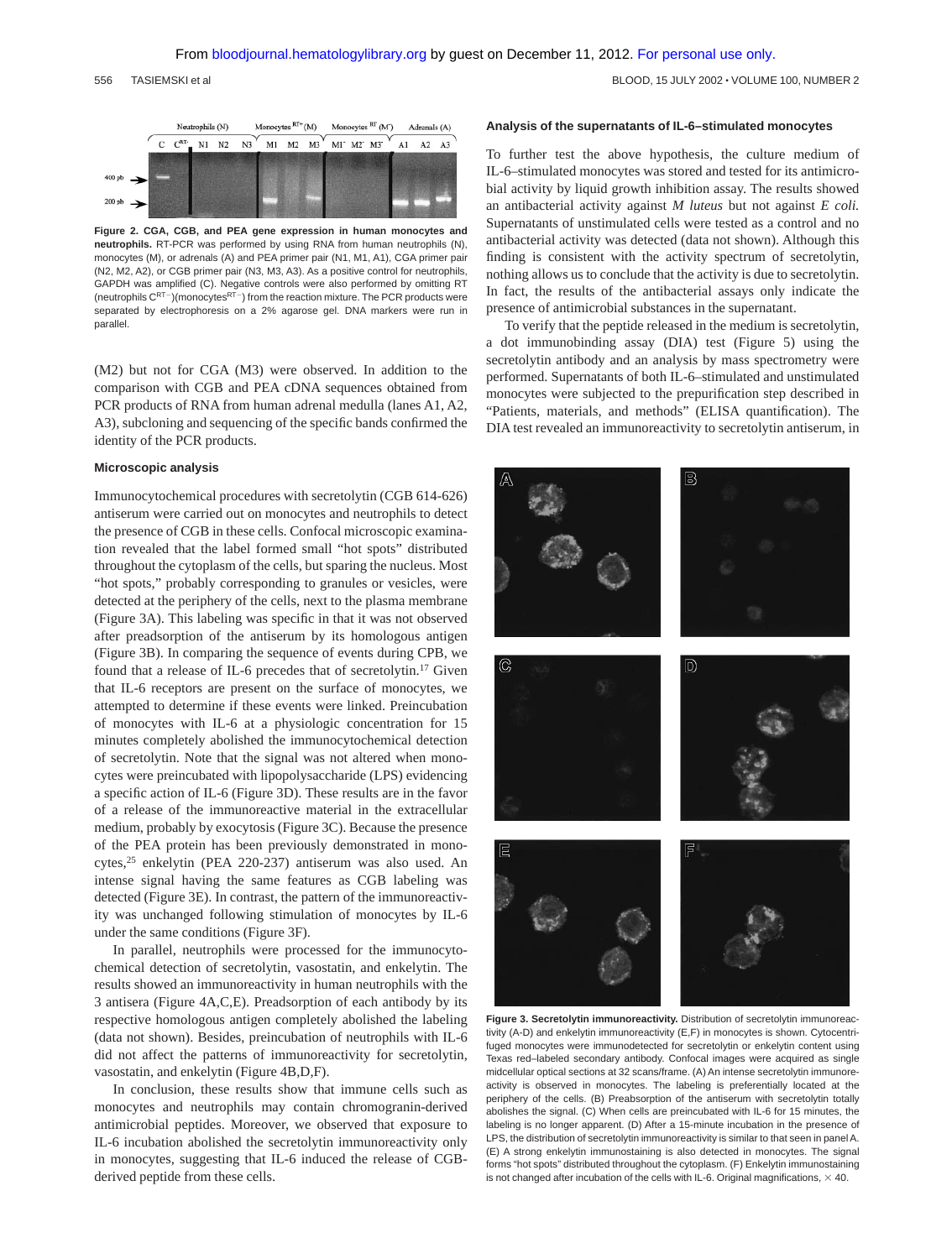# From [bloodjournal.hematologylibrary.org](http://bloodjournal.hematologylibrary.org/) by guest on December 11, 2012. [For personal use only.](http://bloodjournal.hematologylibrary.org/subscriptions/ToS.dtl)



**Figure 4. Patterns of immunoreactivity in neutrophils.** Confocal laser photomicrograph of CGB (A,B), CGA (C,D), and PEA (E,F) immunoreactivity on neutrophils incubated (B,D,F) or not (A,C,E) with IL-6.

the supernatants of only the IL-6–stimulated monocytes (Figure 5). Mass spectrometry measurement confirmed the presence only in the supernatant of the Il-6–stimulated monocytes of a molecule with a mass  $[M + H]^+$  of 1165 d (in average protonated), which is in agreement with the molecular mass of the human secretolytin (Figure 6). No mass corresponding to human enkelytin or vasostatin was found. Taken together, these results sustain the hypothesis of a positive action of IL-6 on the release of secretolytin from monocytes.

The supernatants of both IL-6–stimulated and unstimulated neutrophils were analyzed in parallel under the same conditions (Figure 7). No mass corresponding to secretolytin, vasostatin, or enkelytin was detected in the supernatant of stimulated and unstimulated cells. These data corroborate results evidenced by confocal microscopic analysis.



**Figure 5. DIA with antisecretolytin of standards and aliquots of supernatant of IL-6–stimulated monocytes culture.**



**Figure 6. Mass spectrometry measurement on supernatant of monocytes incubated or not (control) with IL-6.**

Nevertheless, masses corresponding to human  $\alpha$ -defensins HNP-1 (3442.09 d in average protonated), HNP-2 (3371.01 d in average protonated) and HNP-3 (3486.1 d in average protonated) were detected in the supernatant of both stimulated and nonstimulated neutrophils. Defensins, the major antibacterial peptides of human neutrophils, are broad-spectrum antibiotic molecules.<sup>26</sup> This suggests that defensins may also act in host defense during CPB.



**Figure 7. Mass spectrometry measurement on supernatant of neutrophils incubated or not (control) with IL-6.**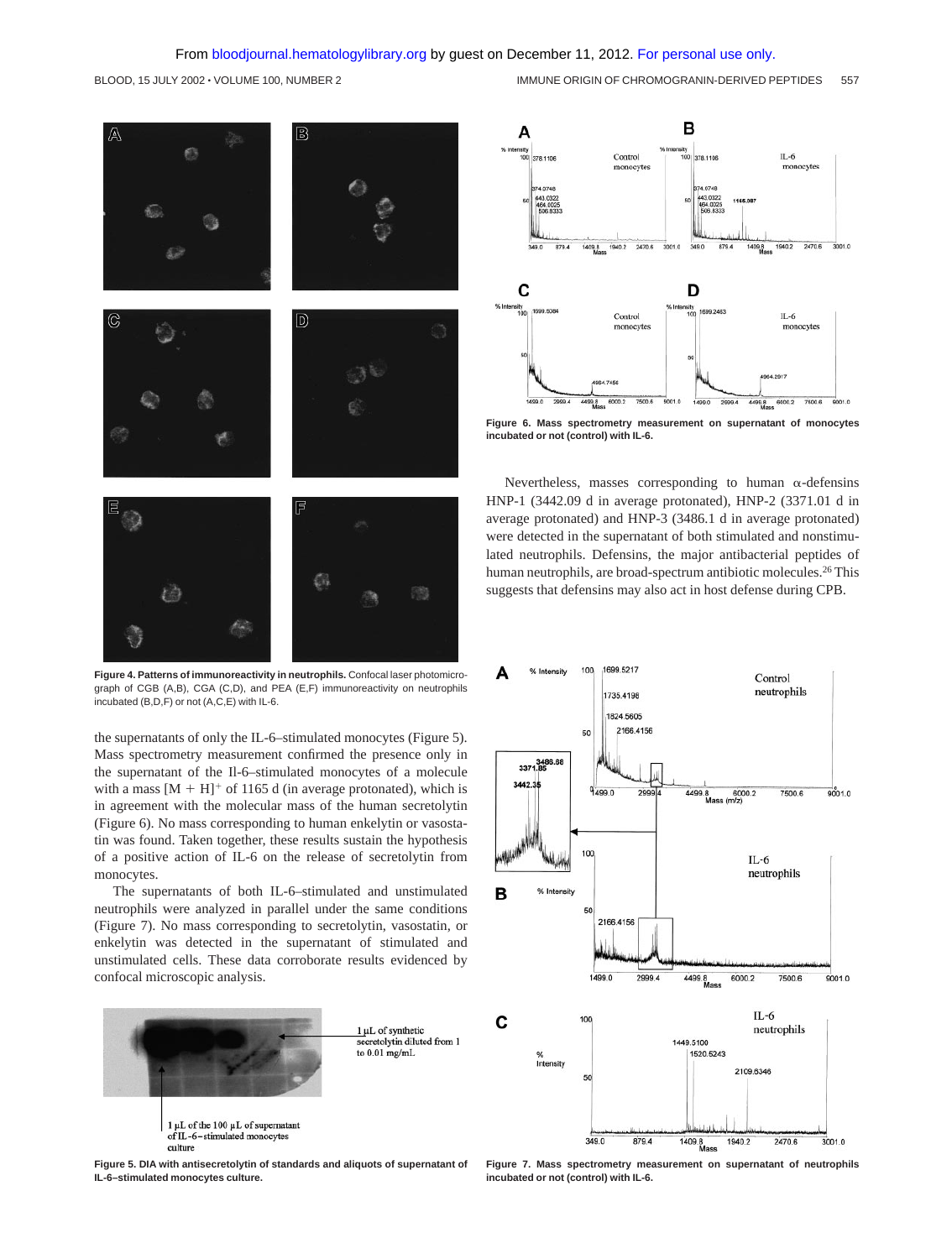# **Discussion**

The present study demonstrated the release of 2 antibacterial chromogranin-derived peptides, known as vasostatin-1 and secretolytin, into the blood during CABG surgery using CPB. The results showed that these peptides can be produced not only by the adrenal glands or brain but also by the immune cells. Indeed, this study demonstrated for the first time the gene expression of CGB in human monocytes. Interestingly, it appeared that the stimulation of these immune cells with the proinflammatory cytokine IL-6 at physiologic concentration leads to the release of the antibacterial secretolytin. IL-6 induced in vitro a total depletion of secretolytinimmunoreactive material from monocytes and the release of secretolytin in the incubation medium. This depletion of the signal was not observed when cells were incubated with LPS, suggesting a specific action of Il-6 on monocytes. Consequently, the increase in plasmatic secretolytin could be associated with the increasing amounts of IL-6 during the surgery.17 We noted that the PEAderived peptides and, particularly, the antibacterial enkelytin were not released when monocytes were stimulated with IL-6. Thus, we can hypothesize that, in monocytes, secretolytin and enkelytin may not be stored in the same granules or vesicles. Furthermore, it appears that these cells are not the only immune source of chromogranins. Even if no RNA levels of CGA, CGB, or PEA were detected by RT-PCR, confocal microscopy analysis using vasostatin-1, secretolytin, or enkelytin antisera demonstrated a granular labeling in neutrophils. Thus, chromogranins, which are more commonly considered and used as markers for normal and neoplastic endocrine and neuronal cells, can have an immune origin.1,27 We previously demonstrated that enkelytin was implicated in the innate immune response as a first barrier of defense toward pathogens in both invertebrates and humans.15,18,21,28 We also demonstrated that during CPB, this peptide is released with enkephalins in the first 15 minutes of the CABG surgery. In this context, we tried to investigate whether chromogranin-derived peptides could be released and would play a role in the innate immune response.

Cardiopulmonary bypass is an unphysiologic state. The blood flow is nonpulsatile and during the bypass period, the blood interacts with the artificial surfaces of the bypass circuit. This provokes a stress- or trauma-associated response that prompts the release of several endocrine and immunologic mediators leading to an acute systemic inflammatory response. Among these factors, IL-6 plays an important role. IL-6 is a pluripotent cytokine produced by a variety of cell types such as monocytes/macrophages, fibroblasts, endothelial cells, T cells, and astrocytes.29 This interleukin, classified as a proinflammatory cytokine, is associated with the diffuse inflammatory response that arises from CPB.<sup>30</sup> Aortic postclamping followed by reperfusion after release of the cross-clamp is often used for CPB. Recent data demonstrate that this reperfusion accelerates the synthesis and the release of IL-6 in the absence of endotoxin.31 Here, we showed that IL-6 stimulates in vitro the release of the antibacterial secretolytin from human monocytes. In vivo, in patients undergoing CPB for CABG, plasmatic levels of secretolytin reached a peak 15 minutes after the start of CPB. This observation could be correlated with the enhanced production of IL-6 described during the CPB by Zhong et al.17 We suggest that IL-6 may act on monocytes by a paracrine or autocrine action to lead to the release of secretolytin in the bloodstream.

Another antimicrobial chromogranin-derived peptide is released during the CABG surgery. Indeed, increasing levels of human vasostatin-1 are observed in operated patients. This peptide possesses antifungal and antibacterial activities and is also known to provoke coronary vasodilatation.<sup>9</sup> However, it seems not to be produced by monocytes. In counterpart, neutrophils, which are much more abundant in blood, appear to produce CGA, CGB, and PEA. These data are consistent with the findings of Strub and colleagues who identified vasostatin-1 and enkelytin in culture medium of neutrophils on stress.<sup>8</sup> Immune cells are not the main source of CGA-, CGB-, and PEA-derived peptides. Indeed, these molecules are abundant in the chromaffin cells of the adrenal glands where they are stored along with catecholamines. With catecholamines being free during stress, the potential major source of antimicrobial peptides is the adrenals. This release correlated with stress could also explain the baseline levels of vasostatin-1 and secretolytin detected before the surgery. Consequently, because antibacterial CGA-, CGB-, and PEA-derived peptides are stored in immune cells, as well as in endocrine cells and neurons, they may represent a new active component in innate immunity.

Moreover, we noted that vasostatin-1 and, to a lesser extent, secretolytin levels were enhanced immediately after the introduction of pulmonary and radial catheters. Thus, we surmise that the skin incision may represent a stress stimulus that leads to the liberation of antimicrobial peptides. Another molecule with antimicrobial properties was demonstrated to participate in the host defense mechanism during CABG with a CPB procedure. Indeed, CPB has been reported to stimulate the release of the bactericidal/ permeability-increasing protein (BPI).32 BPI is a human neutrophil molecule that has been shown to bind to LPS. It exerts both bactericidal effects on gram-negative bacteria and neutralizes LPS activities.32 Other neutrophil antimicrobial components may also be part of the host defense as suggested by the strong increase of plasma defensin concentrations observed in patients during bacterial meningitis and septicemia.33

Taken together, these results, in agreement with those we observed in a previous study,18 allow us to add secretolytin and vasostatin-1 to enkelytin for the panoply of components acting as a first protective barrier against hypothetical invasion of pathogens that may occur during CABG surgery.

# **Acknowledgments**

The authors would like to thank Dr M. H. Metz-Boutigue (INSERM U 338, Strasbourg) for the kind gift of antibodies, to the Service Commun d'Imagerie Cellulaire (IFR 22, Lille) for access to the confocal microscope, and to Prof J. Lemoine (CNRS UMR 8576, Villeneuve d'Ascq) for mass spectrometry analysis.

# **References**

- 1. Huttner WB, Gerdes HH, Rosa P. The granin (chromogranin/secretogranin) family. Trends Biochem Sci. 1991;16:27-30.
- 2. Gorr S, Jain RK, Kuehn U, Joyce PB, Cowley DJ. Comparative sorting of neuroendocrine secretory proteins: a search for common ground in

a mosaic of sorting models and mechanisms. Mol Cell Endocrinol. 2001;172:1-6.

- 3. Gerdes HH, Glombik MM. Signal-mediated sorting to the regulated pathway of protein secretion. Anat Anz. 1999;181:447-453.
- 4. Chanat E, Huttner WB. Milieu-induced, selective

aggregation of regulated secretory proteins in the trans-Golgi network. J Cell Biol. 1991;115:1505- 1519.

<sup>5.</sup> Karlsson E, Stridsberg M, Sandler S. Chromogranin-B regulation of IAPP and insulin secretion. Regul Pept. 2000;87:33-39.